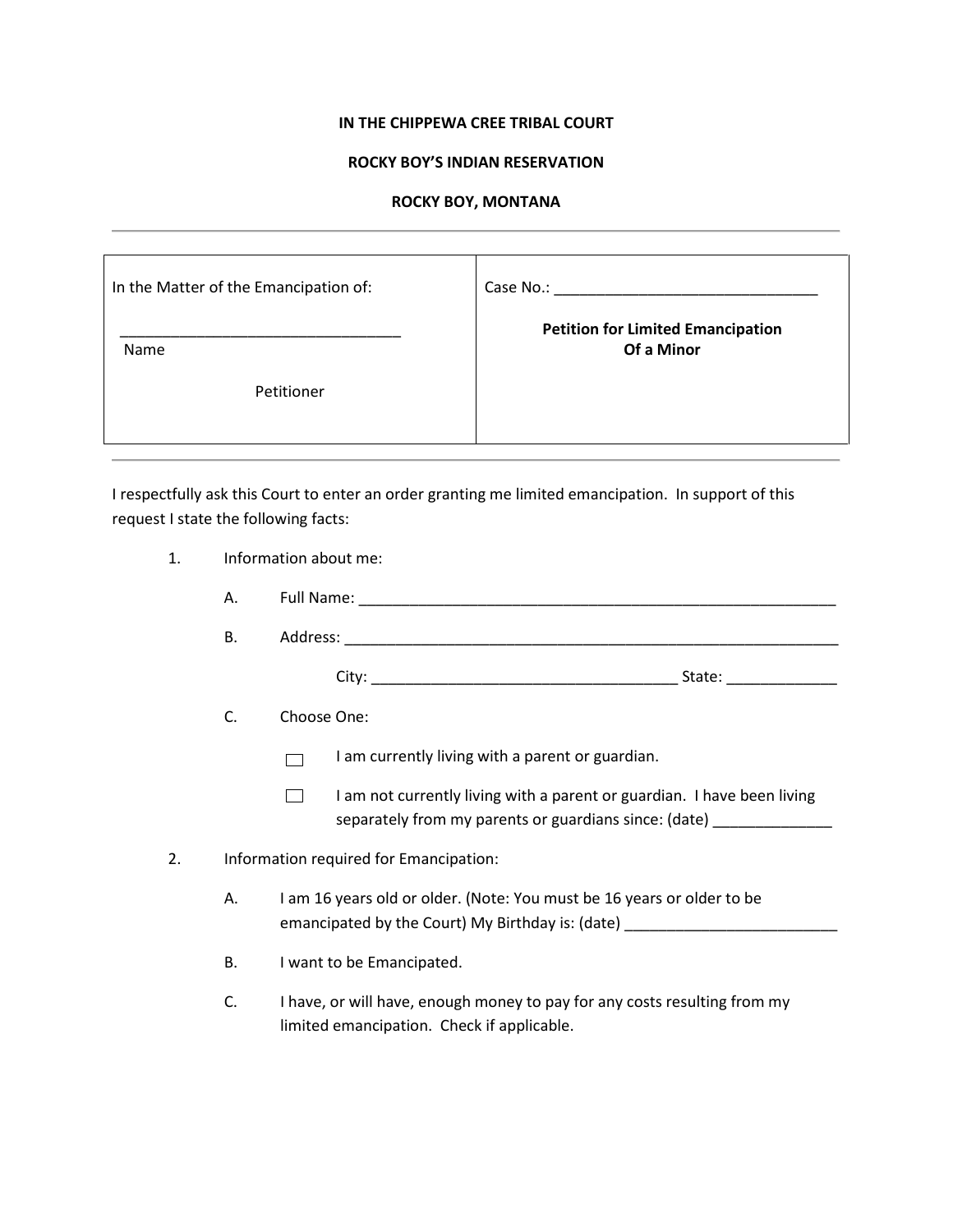I have attached a budget of my income and expenses as Exhibit A.

- D. If the Court thinks I need to, I will undergo periodic counseling with an appropriate advisor.
- E. Choose One.
	- I graduated High School.  $\Box$
	- $\Box$ I will continue to go to high school until I graduate.
	- $\Box$ I am postponing high school education for the following reasons (Note: You must give very good reason for postponing your education, if you want the Court to emancipate you.) \_\_\_\_\_\_\_\_\_\_\_\_\_\_\_\_\_\_\_\_\_\_\_\_\_\_\_\_\_

\_\_\_\_\_\_\_\_\_\_\_\_\_\_\_\_\_\_\_\_\_\_\_\_\_\_\_\_\_\_\_\_\_\_\_\_\_\_\_\_\_\_\_\_\_\_\_\_\_\_\_\_\_\_\_\_\_\_\_ \_\_\_\_\_\_\_\_\_\_\_\_\_\_\_\_\_\_\_\_\_\_\_\_\_\_\_\_\_\_\_\_\_\_\_\_\_\_\_\_\_\_\_\_\_\_\_\_\_\_\_\_\_\_\_\_\_\_\_ \_\_\_\_\_\_\_\_\_\_\_\_\_\_\_\_\_\_\_\_\_\_\_\_\_\_\_\_\_\_\_\_\_\_\_\_\_\_\_\_\_\_\_\_\_\_\_\_\_\_\_\_\_\_\_\_\_\_\_

F. Limited emancipation is in my best interest because (Note: List the reasons that you want or need to be emancipated.): \_\_\_\_\_\_\_\_\_\_\_\_\_\_\_\_\_\_\_\_\_\_\_\_\_\_\_\_\_\_\_\_\_

\_\_\_\_\_\_\_\_\_\_\_\_\_\_\_\_\_\_\_\_\_\_\_\_\_\_\_\_\_\_\_\_\_\_\_\_\_\_\_\_\_\_\_\_\_\_\_\_\_\_\_\_\_\_\_\_\_\_\_\_\_\_\_\_\_ \_\_\_\_\_\_\_\_\_\_\_\_\_\_\_\_\_\_\_\_\_\_\_\_\_\_\_\_\_\_\_\_\_\_\_\_\_\_\_\_\_\_\_\_\_\_\_\_\_\_\_\_\_\_\_\_\_\_\_\_\_\_\_\_\_ \_\_\_\_\_\_\_\_\_\_\_\_\_\_\_\_\_\_\_\_\_\_\_\_\_\_\_\_\_\_\_\_\_\_\_\_\_\_\_\_\_\_\_\_\_\_\_\_\_\_\_\_\_\_\_\_\_\_\_\_\_\_\_\_\_

- G. There is no reason why I should not be emancipated. My emancipation would not be against the public interest.
- H. I have shown that I understand and will be able to exercise my rights and responsibilities after I am emancipated. I have done the following things that show I am prepared for limited emancipation (List the things you have done to prepare for your emancipation. For example getting a job or renting an apartment. Also list things about you that show you are responsible enough to be emancipated.): \_\_\_\_\_\_\_\_\_\_\_\_\_\_\_\_\_\_\_\_\_\_\_\_\_\_\_\_\_\_\_\_\_\_\_\_\_\_\_\_\_\_\_\_\_\_\_\_\_\_

\_\_\_\_\_\_\_\_\_\_\_\_\_\_\_\_\_\_\_\_\_\_\_\_\_\_\_\_\_\_\_\_\_\_\_\_\_\_\_\_\_\_\_\_\_\_\_\_\_\_\_\_\_\_\_\_\_\_\_\_\_\_\_\_\_ \_\_\_\_\_\_\_\_\_\_\_\_\_\_\_\_\_\_\_\_\_\_\_\_\_\_\_\_\_\_\_\_\_\_\_\_\_\_\_\_\_\_\_\_\_\_\_\_\_\_\_\_\_\_\_\_\_\_\_\_\_\_\_\_\_ \_\_\_\_\_\_\_\_\_\_\_\_\_\_\_\_\_\_\_\_\_\_\_\_\_\_\_\_\_\_\_\_\_\_\_\_\_\_\_\_\_\_\_\_\_\_\_\_\_\_\_\_\_\_\_\_\_\_\_\_\_\_\_\_\_

\_\_\_\_\_\_\_\_\_\_\_\_\_\_\_\_\_\_\_\_\_\_\_\_\_\_\_\_\_\_\_\_\_\_\_\_\_\_\_\_\_\_\_\_\_\_\_\_\_\_\_\_\_\_\_\_\_\_\_\_\_\_\_\_\_

- 3. Information about my Parent(s)/Guardian(s):
	- A. Mother's Name: \_\_\_\_\_\_\_\_\_\_\_\_\_\_\_\_\_\_\_\_\_\_\_\_\_\_\_\_\_\_\_\_\_\_\_\_\_\_\_\_\_\_\_\_\_\_\_\_\_\_\_ Mother's Address: \_\_\_\_\_\_\_\_\_\_\_\_\_\_\_\_\_\_\_\_\_\_\_\_\_\_\_\_\_\_\_\_\_\_\_\_\_\_\_\_\_\_\_\_\_\_\_\_\_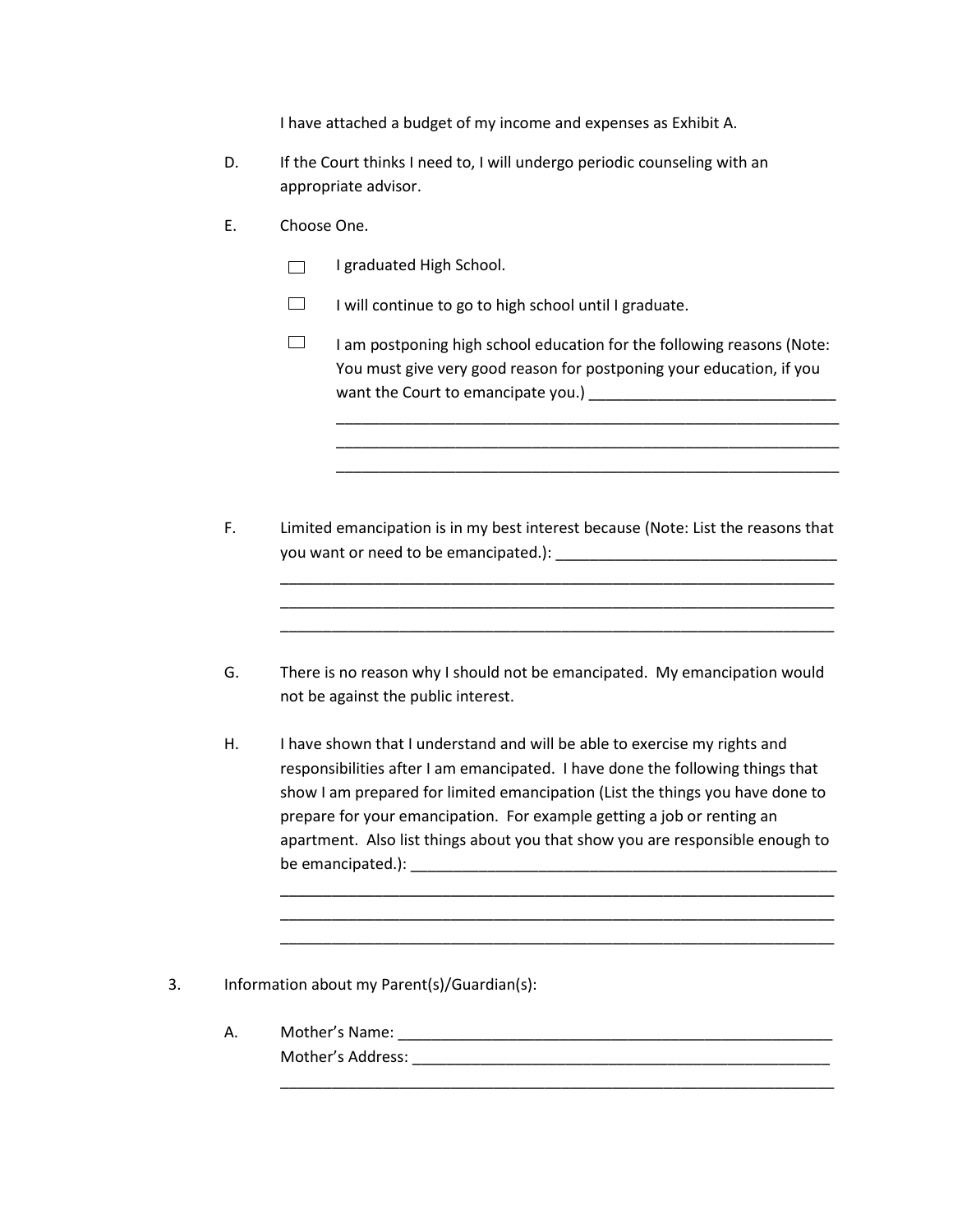Check if Applicable:

|                                     |                                                                                                           |  | Notice of this proceeding should not be given to my mother because:                                                                         |  |
|-------------------------------------|-----------------------------------------------------------------------------------------------------------|--|---------------------------------------------------------------------------------------------------------------------------------------------|--|
|                                     |                                                                                                           |  |                                                                                                                                             |  |
| В.                                  |                                                                                                           |  |                                                                                                                                             |  |
|                                     |                                                                                                           |  |                                                                                                                                             |  |
|                                     |                                                                                                           |  | <u> 1989 - Johann John Stoff, deutscher Stoffen und der Stoffen und der Stoffen und der Stoffen und der Stoffen</u><br>Check if Applicable: |  |
|                                     |                                                                                                           |  | Notice of this proceeding should not be given to my father because:                                                                         |  |
|                                     |                                                                                                           |  |                                                                                                                                             |  |
|                                     | C.                                                                                                        |  |                                                                                                                                             |  |
|                                     |                                                                                                           |  |                                                                                                                                             |  |
|                                     |                                                                                                           |  | Check if Applicable:                                                                                                                        |  |
|                                     |                                                                                                           |  | Notice of this proceeding should not be given to my Legal Guardian                                                                          |  |
|                                     |                                                                                                           |  |                                                                                                                                             |  |
|                                     |                                                                                                           |  |                                                                                                                                             |  |
| <b>Rights and Responsibilities:</b> |                                                                                                           |  | I am specifically asking that the following rights and responsibilities to be given to me:                                                  |  |
|                                     | Choose all that apply:                                                                                    |  |                                                                                                                                             |  |
|                                     | The right to live by myself, without supervision.                                                         |  |                                                                                                                                             |  |
| $\overline{\phantom{a}}$            | The right to live in housing of my choice.                                                                |  |                                                                                                                                             |  |
|                                     | The right to directly receive and spend money that is owed to me. The right to handle<br>my own finances. |  |                                                                                                                                             |  |
|                                     | The right to enter into contracts and to incur debts.                                                     |  |                                                                                                                                             |  |
|                                     | The right and authority to ask for my own medical treatment and my own medical<br>records.                |  |                                                                                                                                             |  |
|                                     | The right to obtain a license to operate the following equipment and/or perform the                       |  |                                                                                                                                             |  |
|                                     | Other (list any other specific rights you are requesting): ______________________                         |  |                                                                                                                                             |  |
|                                     |                                                                                                           |  |                                                                                                                                             |  |

WHEREFORE, I respectfully ask this Court for:

- 1. Enter an Order granting me limited emancipation;
- 2. Schedule a hearing on this matter, if the Court thinks it is necessary, and